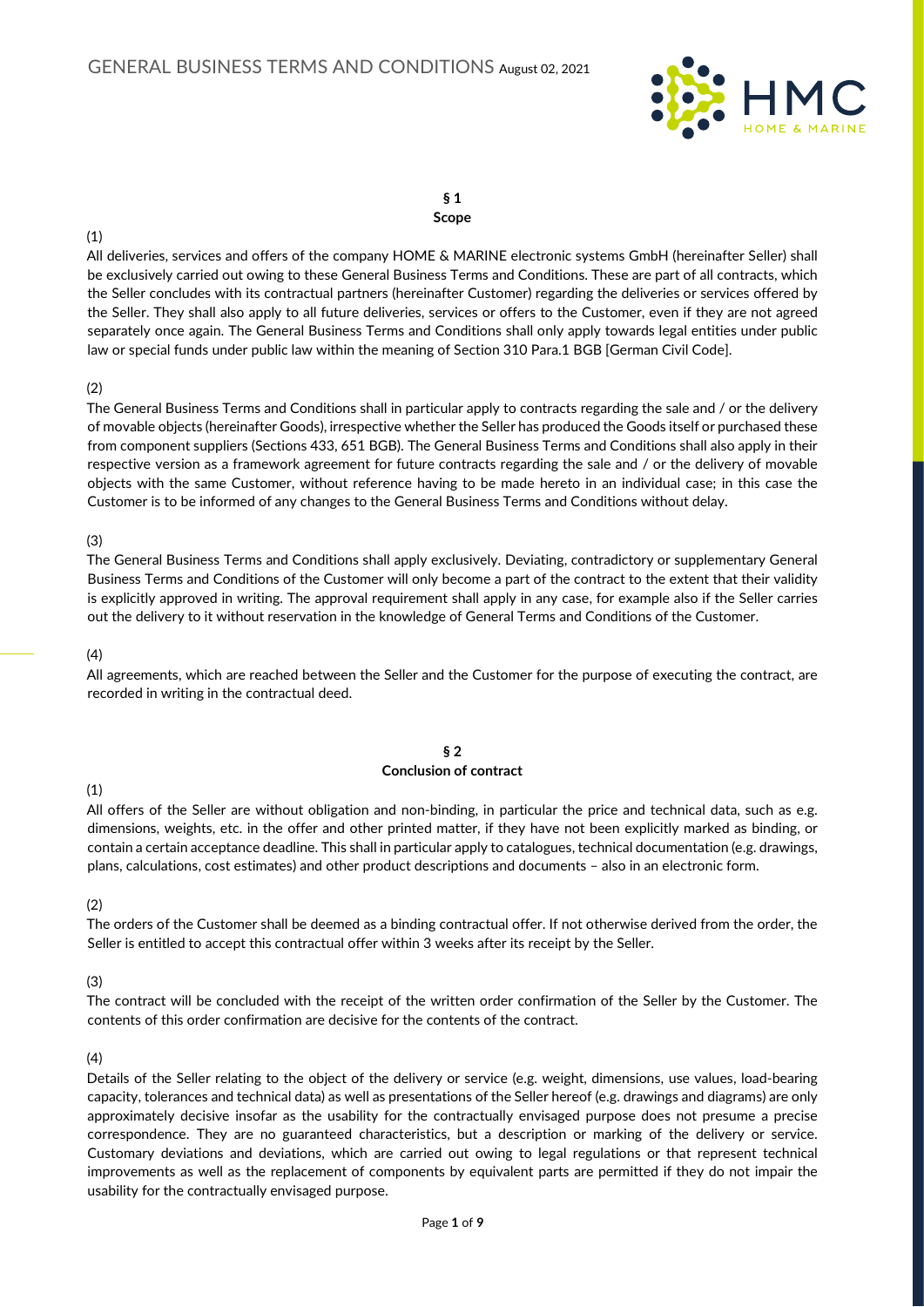

### (5)

The Seller reserves the right to the property or copyright to all offers and cost estimates submitted by it, as well as to the drawings, diagrams, calculations, brochures, catalogues, models, tools and other documents and aids made available to the Customer. The Customer may neither make these objects accessible to third parties as such, nor the contents hereof without the explicit written consent of the Seller, nor announce these, use or reproduce these itself or through third parties. At the request of the Seller these objects are to be returned to the Seller in full and has to destroy any copies made by it if they are no longer required by it in the ordinary course of business, or if negotiations do not lead to the conclusion of a contract.

#### § 3 Prices and terms of payment

### (1)

The stated prices are deemed in EURO ex works plus packaging, loading, statutory value added tax, with export deliveries customs duties, as well as fees and other public duties, insofar as not otherwise agreed. These items will be disclosed separately in the invoice. The prices shall apply to the scope of services and delivery listed in the order confirmations. Additional or special services will be charged separately.

### (2)

Insofar as the agreed prices are based upon the list prices of the Seller and the delivery is only supposed to be carried out more than 4 months after the conclusion of the contract, the list prices of the Seller valid upon delivery shall apply (respectively minus an agreed percentage or fixed discount). The right is also reserved to make reasonable price changes outside of list prices of the Seller owing to changed wage, material and distribution costs for deliveries, which are to be carried out more than 4 months after the conclusion of the contract. For the event that the price increase exceeds 10% of the originally agreed price, the Customer shall be entitled to a right of rescission.

### (3)

With a delivery by carrier (§ 5) the Customer will bear the transport costs from the warehouse and the costs of, if applicable, transport insurance requested by the Customer.

### (4)

Invoice amounts are to be paid within 14 days after receipt of the invoice without any deduction, if not otherwise agreed in writing. Decisive for the date of the payment is the receipt by the Seller. With the expiry of the deadline the Customer will be deemed in default without any further reminder. The acceptance of cheques or bills of exchange shall only be carried out if agreed and always on account of payment. Expenses shall always be for the account of the Customer and are due and payable immediately.

### (5)

The Seller is entitled to request down payments in the amount of 50% of the purchase price and to render its services and deliveries dependent on such advance payments. The down payment is due and to be paid within 14 days from receipt of the invoice.

## (6)

The Seller is entitled to only carry out or provide still outstanding deliveries or services against advance payment or provision of collateral if it becomes aware of circumstances after conclusion of the contract, which are suitable for substantially reducing the creditworthiness of the Customer and through which the payment of the outstanding receivables of the Seller by the Customer from the respective contractual relationship (including from other individual orders, for which the same framework contract applies) is jeopardised.

## (7)

Offsetting against counter-claims of the Customer or the retention of payments owing to such claims are only permitted if the counter-claims are undisputed or have been declared final and binding.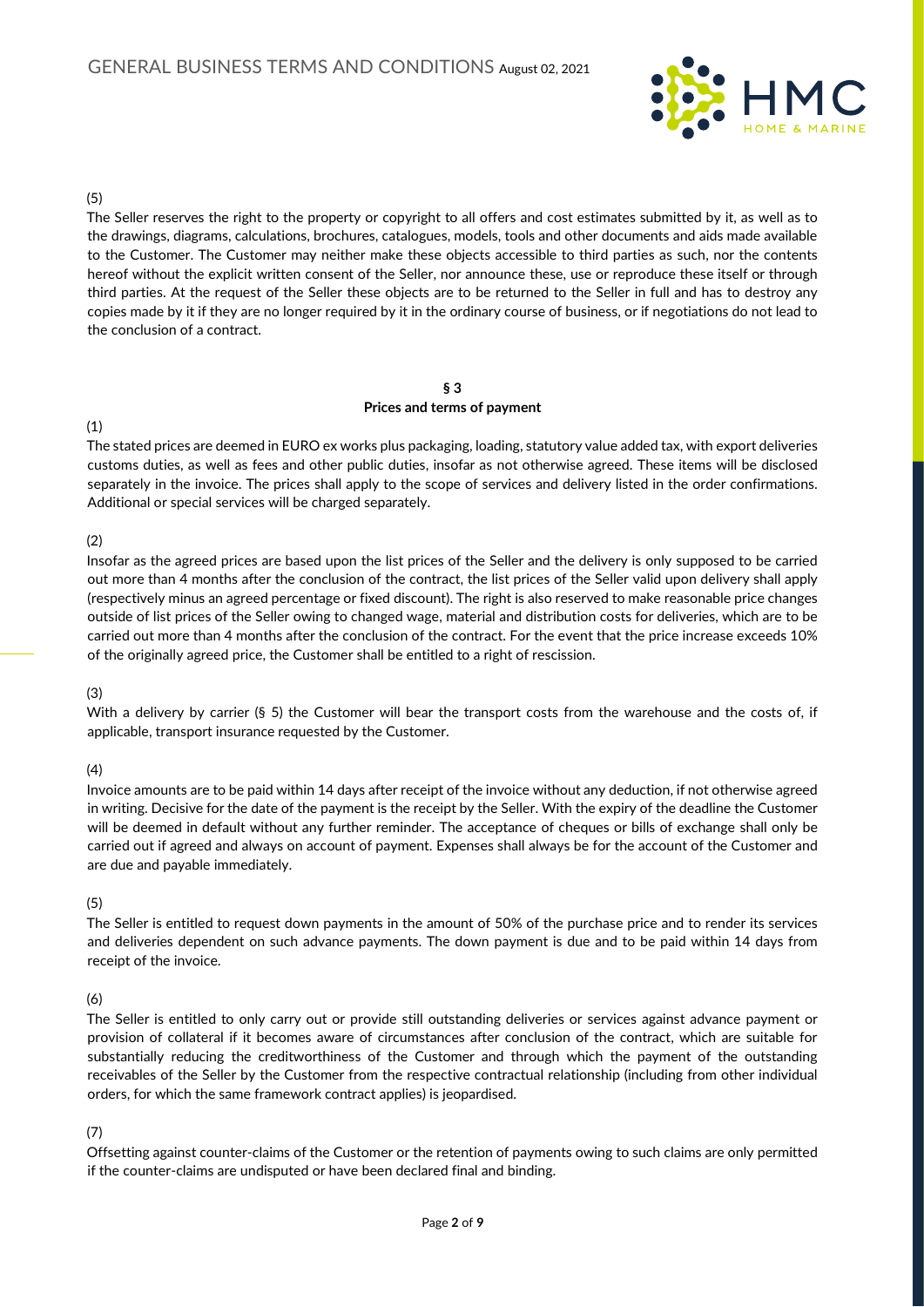

## § 4 Deliveries and delivery deadline

(1)

Insofar as not otherwise derived from the order confirmation, delivery "ex works" is agreed.

#### (2)

Prospective deadlines and dates stated by the Seller for the deliveries and services shall always be deemed as approximate unless a fixed deadline or a fixed date has been explicitly promised or agreed. If delivery by carrier was agreed delivery deadlines and dates shall refer to the time of the hand-over to the carrier, freight forwarder or other third party commissioned with the transport.

### (3)

The delivery time shall be calculated from the day of the agreement of the contractual parties regarding all conditions of the business. If subsequent changes are requested by the Customer the delivery time shall be extended accordingly.

### (4)

The Seller can – irrespective of its rights from default of the Customer – request from the Customer an extension to the delivery or service deadlines or a postponement of delivery and service dates by the period of time in which the Customer does not satisfy its contractual obligations towards the Seller.

### (5)

The Seller shall not be liable for impossibility of the delivery or for delays in delivery insofar as these were caused by force majeure or other events not foreseeable at the time when the contract was concluded, e.g. interferences to operation of all kinds, Difficulties in the procurement of materials or energy, transport delay, strikes, lawful lock-outs, deficiency of workers, energy or raw materials, difficulties with the procurement of necessary official approvals, official measures or the nondelivery, incorrect or late delivery by suppliers, for which the Seller is not responsible. Insofar as such events render the delivery or service substantially more difficult or impossible for the Seller and the impediment is not temporary, the Seller is entitled to rescind the contract In case of temporary impediments the delivery or service deadlines will be extended or the delivery or service dates will be postponed by the period of time of the impediment plus a reasonable start-up period. Insofar as the acceptance of the delivery or service is not deemed reasonable for the Customer as a result of the delay, it can rescind the contract by a written declaration towards the Seller without delay. The Seller undertakes to inform the Customer without delay after it becomes known of the aforementioned circumstances and the expected extension of the delivery and service deadline, or the expected new delivery or service dates.

### (6)

The occurrence of the delay of the Seller with the delivery or service shall be determined according to the statutory regulations, however with the condition that in any case that it is necessary for the Customer to set a reasonable final deadline. The liability of the Seller for damages is limited according to §§ 7, 8 of these General Business Terms and Conditions.

## (7)

If the Goods or the object of service are not picked up by the Customer as of the agreed date, the shipment will be postponed at the Customer's request or if the Customer does not collect the goods or the object of service after notification of the readiness for shipment including a reminder, the costs incurred by the storage or financing will be charged to the Customer, beginning with the expiry of the agreed date or report of the readiness for shipment, or the receipt of the reminder, at least however 0.5% of the invoice amount for each started month of the delayed acceptance, a maximum total however of 5% of the invoice amount. The Customer reserves the right to prove that no damages were suffered at all or less damage were suffered. The Seller is, however, also entitled to concretely assert further damages. The Seller is further entitled, after the setting and unsuccessful expiry of a reasonable deadline to dispose otherwise of the object of delivery and to deliver the Customer another object of delivery with a reasonable, extended deadline. In case of an agreement of additional or addendum orders, which lead to a delay in delivery of the object of delivery, the aforementioned provisions shall apply accordingly.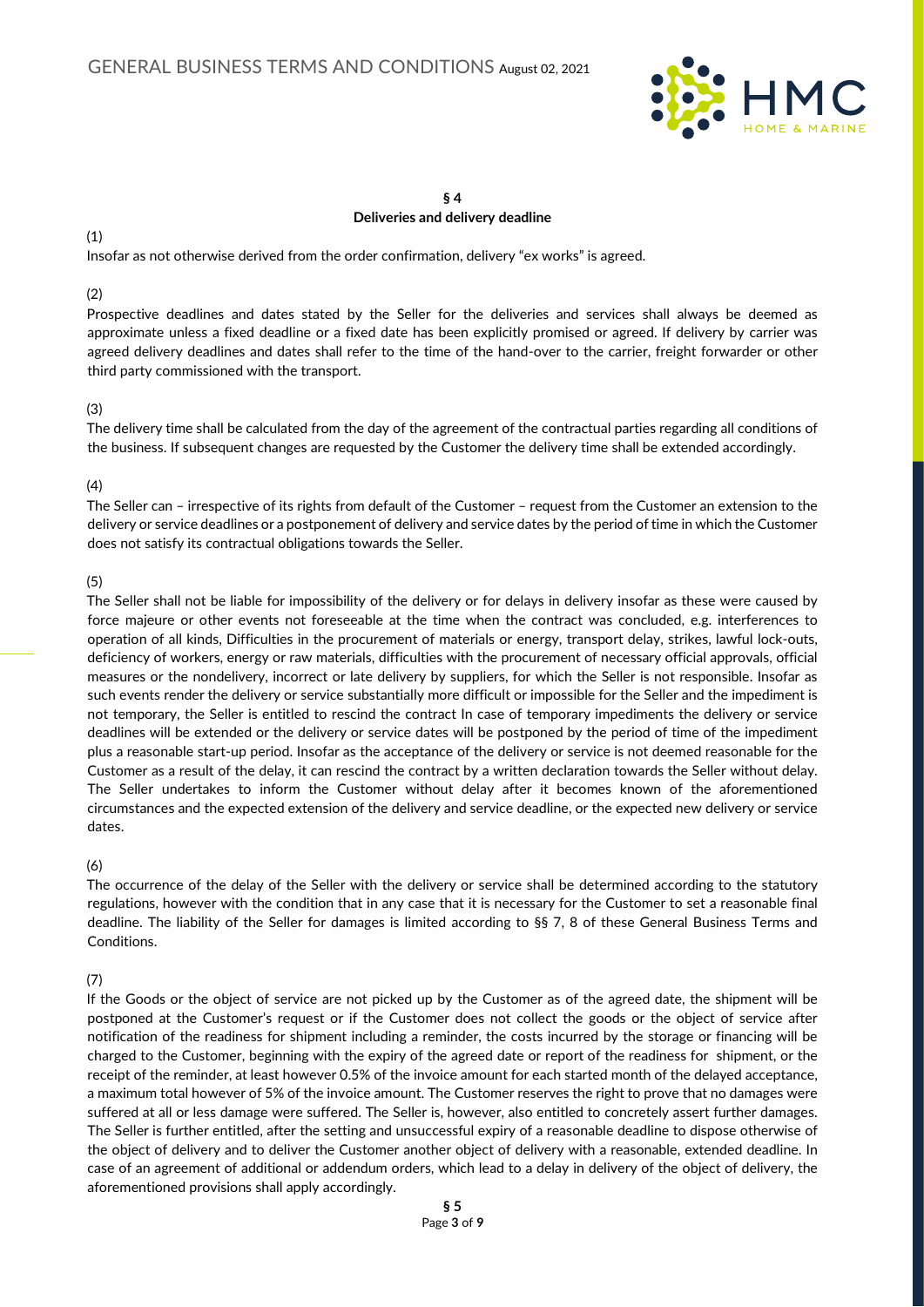

#### Place of performance, passing of risk, acceptance

### (1)

The place of performance for all obligations from the contractual relationship is, insofar as not otherwise determined, the registered seat of the Seller.

### (2)

At the request of and costs of the Customer the Goods will be shipped to another destination. Insofar as not otherwise agreed, the Seller is entitled to determine the type of the shipment (in particular transport company, despatch route, packaging) itself at its dutiful discretion.

### (3)

Insofar as an acceptance has been agreed this is decisive for the passing of the risk. It is deemed equivalent to the handover or acceptance if the Customer is in default with the acceptance.

### (4)

The statutory regulations of the law governing contracts for work and services of the BGB shall apply to the acceptance, insofar as not otherwise agreed, In addition, the service shall be deemed as accepted if the Customer does not request an acceptance, with the expiry of 12 workdays after a written notification of the Seller to the Customer regarding the completion of the service and for the event that the Customer has begun to use the service or a part of the service, with the expiry of 6 workdays after the commencement of the use.

## (5)

The shipment will only be insured by the Seller at the explicit request of the Customer and at its costs against theft, breakage, transport, fire and water damages or other insurable risks.

#### § 6 Reservation of title security

## (1)

The reservation of title agreed below serves to secure all respectively existing current and future claims of the Seller against the Customer from the contract of purchase and a regular business relationship.

### (2)

The Goods delivered to the Customer by the Seller (hereinafter reserved goods) shall remain the property of the Seller until the full payment. In addition, the property shall remain reserved until the fulfilment of all claims from the business relationship with the Customer, including possible refinancing or reverse bills, to which the Seller is entitled for all legal grounds against the Customer at the time when the contract is concluded or in future. The transfer of individual claims into a current account as well as the drawing of a balance and their recognition shall have no effect on the reservation of title.

### (3)

The Customer shall hold the reserved goods in safekeeping free of charge for the Seller.

## (4)

The Customer is entitled to process and sell the reserved goods until the occurrence of the sale event in proper business transactions. Pledges and assignments as collateral are not permitted.

## (5)

If the reserved goods are processed by the Customer then it is agreed that the processing shall be carried out in the name and for the account of the Seller as manufacturer and the Seller shall acquire the ownership directly – if the processing is carried out by using materials of several owners, or the value of the processed object is higher than the value of the reserved goods – the co-ownership (fraction ownership) to the newly created object in the ratio of the value of the reserved goods to the value of the newly created object. For the event that no such property value should occur at the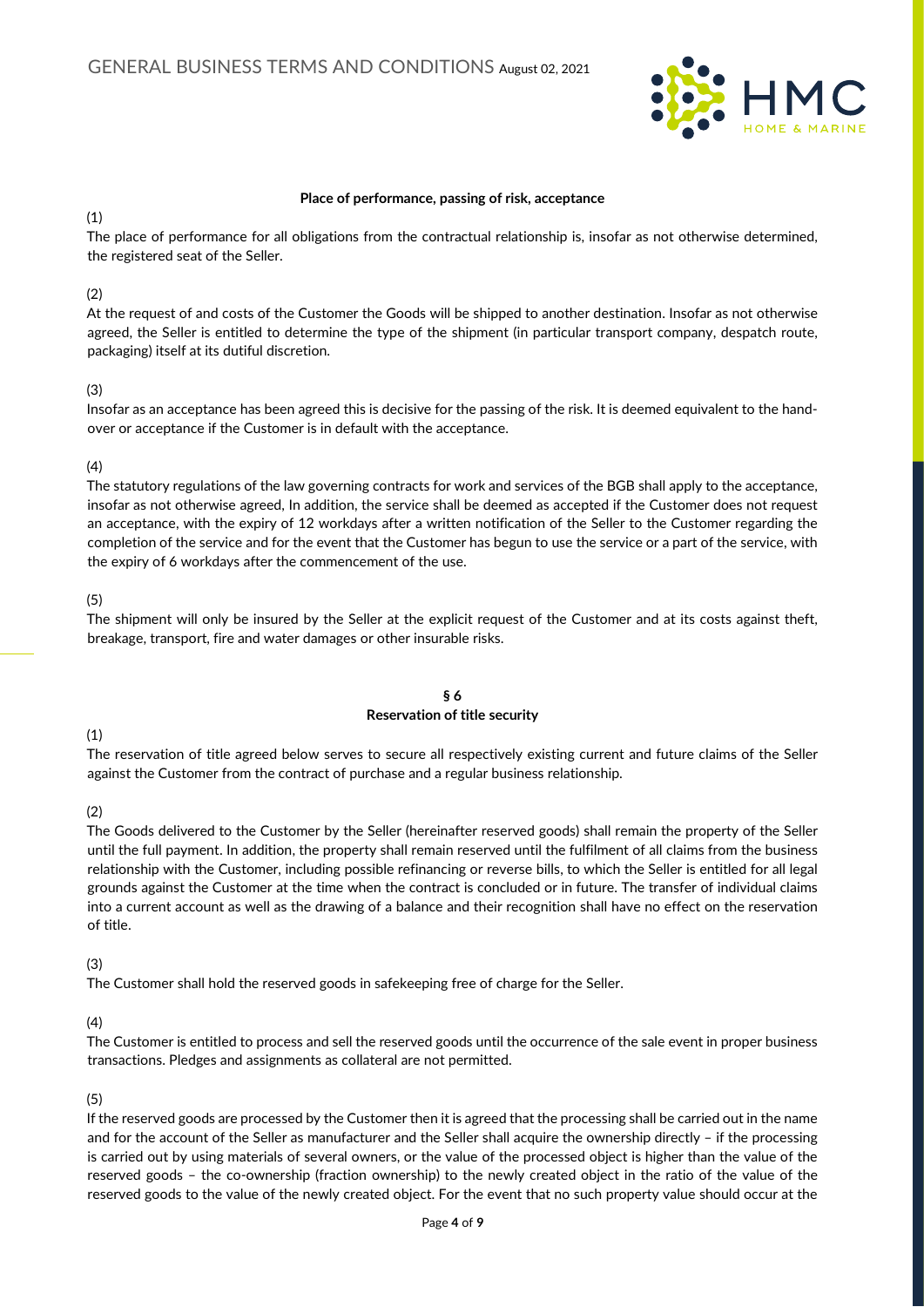

Seller, the Customer hereby now already assigns its future ownership, or – in the aforementioned ratio – co-ownership to the newly created object as security to the Seller. If the reserved goods are connected with other objects to form a uniform object or are inseparably mixed with other objects and if one of the other objects is to be seen as the main object, the Seller hereby assigns, insofar as this main object belongs to it, the pro rata co-ownership to the uniform object to the Customer in the ratio as stated in Sentence 1.

### (6)

In the event of the resale of the reserved goods the Customer hereby now already assigns, as a precautionary measure, the thus established claims against the buyer – with the co-ownership of the Seller to the reserved goods pro rata in line with the co-ownership share – to the Seller. The same shall apply to other claims, which replace the reserved goods or are otherwise established with regard to the reserved goods, such as e.g. insurance claims or claims from illicit act in case of loss or destruction. The Seller hereby revocably authorises the Customer to collect the claims assigned to the Seller in its own name. The Seller may only revoke this collection authorisation in the event of a sale. If the contractual provisions of the third party debtor with the Customer contain an effective restriction to the assignment authorisation, or if the third party renders the assignment dependent on its approval this is to be communicated to the Seller in writing without delay. For this case the Seller will be irrevocably authorised to collect the claim to which it is entitled in the name and for the account of the Customer. The Customer hereby at the same time irrevocably issues a payment instruction to the third party debtor for the benefit of the Seller.

### (7)

If third parties access the reserved goods, in particular by an attachment, the Customer will notify said third parties without delay about the ownership of the Seller and inform the Seller hereof in order to enable it to assert its property rights. Insofar as the third party is not in the position to reimburse the Seller the court or out-of-court costs incurred in this context the Customer will be liable for these towards the Seller.

### (8)

The Seller will release the reserved goods as well as the objects or claims that replace these insofar as their value exceeds the amount of the secured claims by more than 20%. The selection of the objects that are accordingly to be released lies with the Seller.

### (9)

In case of conduct of the Customer in breach of the contract, in particular with the non-payment of the due purchase price, the Seller is entitled, according to the statutory regulations, to rescind the contract and / or to request that the Goods are handed over owing to the reservation of title. (enforcement event) The request for hand-over shall not as the same time include the declaration of the rescission, the Seller is rather entitled to merely request that the Goods are handed over and to reserve the right of rescission. If the Customer does not pay the due purchase price the Seller is only entitled to assert these rights if it has previously unsuccessfully set the Customer a reasonable deadline for payment, or the setting of such a deadline is dispensable according to the statutory regulations.

#### § 7 Liability for defects

### (1)

Claims of the Customer due to defects shall presume that it has properly satisfied its responsibilities for inspection and to report a complaint owed according to Section 377 HGB [German Commercial Code].

### (2)

Insofar as there is a defect to the object of purchase the Seller is, at its choice, entitled to the subsequent fulfilment in the form of the remedy of defects or to the delivery of a new faultless object. In the event of the remedy of defects or the substitute delivery the Seller undertakes to bear all expenses that are necessary for the purpose of the subsequent fulfilment, in particular transport, route, labour and material costs, insofar as these are not increased by the fact that the object of purchase was taken to another location than the place of performance. If a request of the Customer for the remedy of defects proves to be unjustified the Seller can request refund of the costs incurred hereby from the Customer.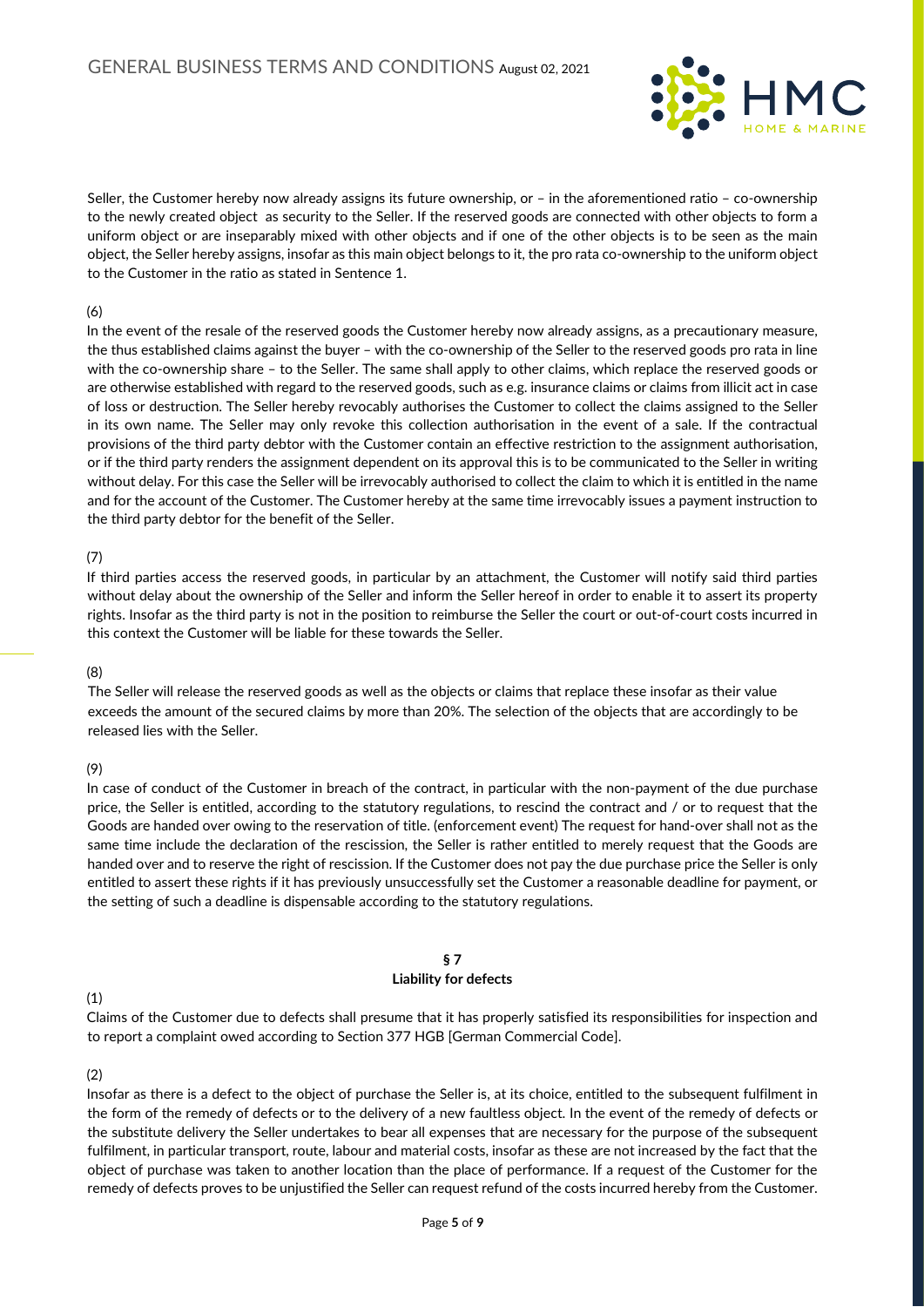

### (3)

If the subsequent fulfilment fails the Customer shall be entitled, at its choice, to request rescission or reduction.

## (4)

The Buyer is entitled to render the owed subsequent fulfilment dependent on the fact that the Customer pays the due purchase price. The Customer is, however, entitled to withhold a part of the purchase price that is reasonable in relation to the defect.

## (5)

The Customer has to give the Seller the time and opportunity that is required for the owed subsequent fulfilment, in particular to hand over the Goods for which a complaint was made for purposes of inspection. In the event of the substitute delivery the Customer has to return the defective object to the Seller according to the statutory regulations. The subsequent fulfilment shall neither include the disassembly of the faulty objects, nor the renewed installation if the Seller was originally not obligated to the installation.

### (6)

In urgent cases, e.g. with a danger to the operational safety or for the defence of disproportionate damages, the Customer has the right to remedy the defect itself and to request reimbursement of the objectively necessary expenses in this respect from the Seller. The Seller is to be notified of such a self-execution, without delay, if possible in advance. The self-execution shall not exist if the Seller were entitled to refuse a corresponding subsequent fulfilment according to the statutory regulations.

### (7)

The Seller shall be liable according to the statutory provisions, if the Customer asserts claims for damages, which are due to wilful intent or gross negligence, including wilful intent or gross negligence of the representatives or vicarious agents of the Seller. Insofar as the Seller is not accused of any wilful breach of contract the liability for damages is limited to the foreseeable, typically occurring damages.

## (8)

The Seller shall be liable according to the statutory provisions if it culpably breaches an essential contractual obligation; in this case however the liability for damages is also limited to the foreseeable, typically occurring damages.

## (9)

Insofar as the Customer is incidentally entitled to a claim for compensation of the damages instead of the performance owing to a negligent breach of obligations, the liability of the Seller is limited to compensation of the foreseeable, typically occurring damages.

## (10)

The liability owing to a culpable injury to life, the body or the health shall remain unaffected; this shall also apply to the essential liability according to the German Product Liability Act.

## (11)

In case of defects to components of other manufacturers, which the Seller cannot remedy due to reasons under licensing law or for factual reasons, the Seller will, at its choice, assert its warranty claims against the manufacturers and suppliers for the account of the Customer, or assign these to the Customer. Warranty claims against the Seller shall only exist with such defects under the other prerequisites and according to the General Business Terms and Conditions if the assertion of the aforementioned asserted claims in court against the manufacturer and the supplier was unsuccessful or, for example, has no prospects for success owing to insolvency. During the lawsuit the statute-of-limitations of the relevant warranty claims of the Customer against the Seller shall be inhibited.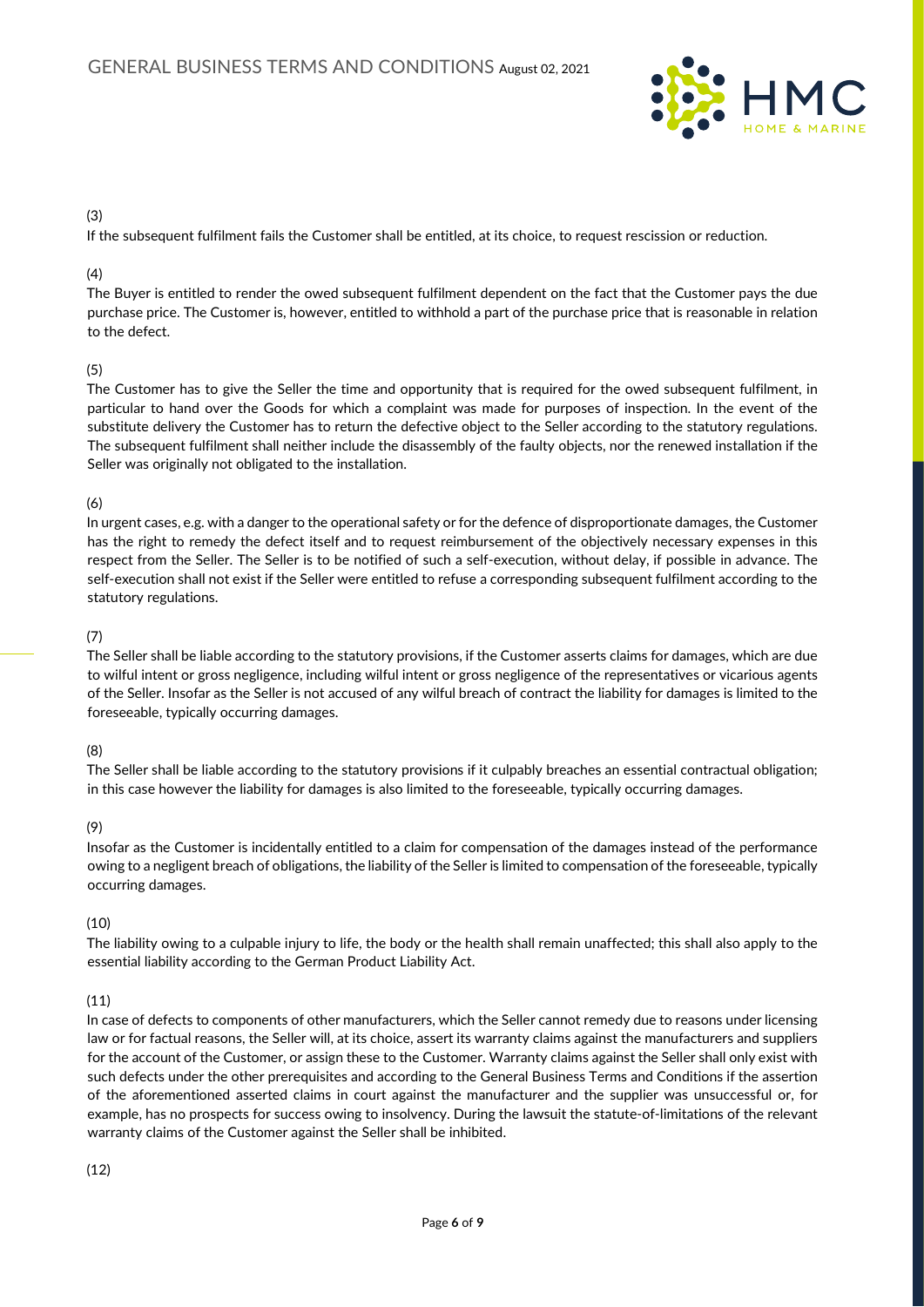

We do not assume any liability for the fact that the object of delivery complies with regulations outside of the territory of the Federal Republic of Germany, which go beyond the German regulations.

### (13)

A delivery of used objects that is agreed with our customer in an individual case shall be carried out under the exclusion of all warranty.

#### $(14)$

The Seller shall not be liable for simple negligence. Insofar as not regulated otherwise above the liability shall otherwise be excluded.

> § 8 Joint and several liability

### (1)

A further liability for damages than envisaged in § 7, is – irrespective of the legal nature of the asserted claims – excluded. This shall in particular apply to claims for damages owing to fault upon conclusion of the contract, owing to other breaches of obligations or owing to the in tort claims for compensation of property damages pursuant to Section 823 BGB.

### (2)

The limitation according to Par. (1) shall also apply insofar as the Customer requests reimbursement of fruitless expenses instead of a claim for compensation of the damages, instead of the performance.

#### (3)

Insofar as the liability for damages against the Seller is excluded or limited, this shall also apply with regard to the personal liability for damages of the employees, workers, representatives and vicarious agents of the Seller.

### (4)

Owing to a breach of obligation, which does not exist due to a defect, the Customer can only rescind or terminate if the Seller is responsible for the breach of obligation. A free right of termination of the Customer (in particular Sections 651, 649 BGB) is excluded. Incidentally, the statutory prerequisites and legal consequences shall apply.

### § 9 Statute-of-limitations

## (1)

Notwithstanding § 438 Par. 1 No. 3 the general statute-of-limitations for claims from material defects and defects of title is 1 year from the delivery, insofar as an acceptance has been agreed, the statute-of-limitations shall begin with the acceptance.

(2)

If, however, the goods concern a building structure or an object, which has been used in line with its customary intended use for a building structure, and caused its faulty condition (building material), the statute-of-limitations of the statutory regulation is 5 years from delivery (Section 438 Para. 1 No. 2 BGB). This shall also have no effect on the special statutory regulations for in rem hand-over claims A third party (Section 438 Para. 1 No. 1 BGB), in case of fraudulent intent of the Seller (Section 438 Para. 3 BGB) and for claims in the supplier recourse with the final delivery to a consumer (Section 479 BGB). This shall furthermore have no effect on the liability for damages, which are due to a wilful or grossly negligent breach of obligations of the Seller or to a wilful or grossly negligent breach of obligation of its legal representative or vicarious agents, as well as the liability for damages from the injury to life, the body or the health.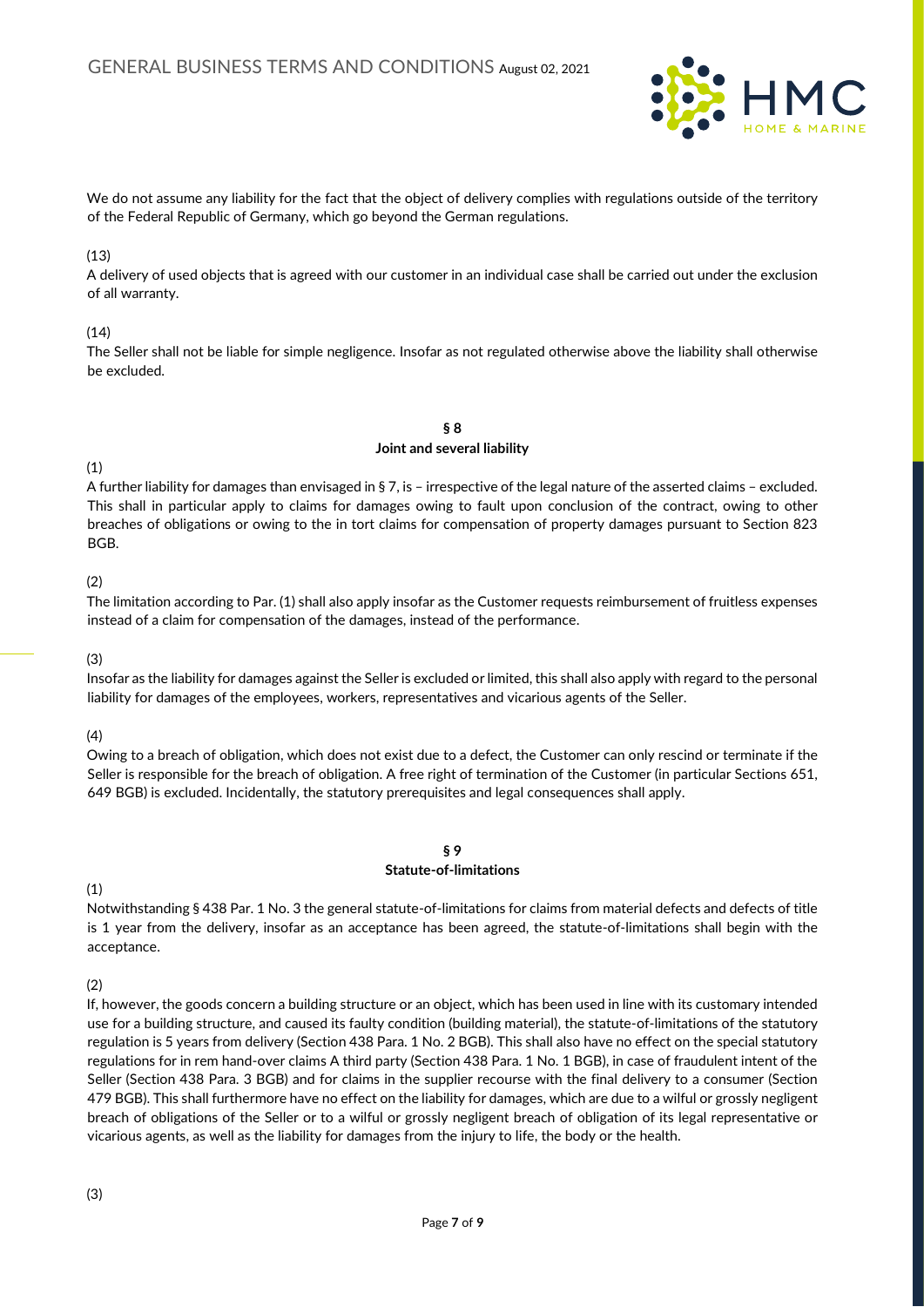

The aforementioned statutes-of-limitations of the law governing purchases shall also apply to contractual and noncontractual claims for damages of the Customer, which are due to a defect to the Goods, unless the application of the regular legal statute-of-limitations (Sections 195, 199 BGB) would in an individual case lead to a shorter statute-oflimitations. The statutes-of-limitations of the German Product Liability Act shall remain unaffected in any case. Otherwise the legal statutes of-limitations shall exclusively apply to claims for damages of the Buyer pursuant to § 8.

#### § 10 Property rights

(1)

The Seller shall assume responsibility according to this paragraph for the fact that the object of delivery is free of industrial property rights and copyrights of third parties. Each contractual partner will be notified by the respective other contractual partners in writing without delay, if claims are asserted against it owing to the infringement of such rights.

## (2)

In the event that the object of delivery infringes an industrial property right or copyright of a third party the Seller will, at its choice and at its costs, modify or exchange the object of delivery to the extent that no rights of third parties are infringed any more, however that the object of delivery continues to fulfil the contractually agreed function, or procure the right of use for the Customer by conclusion of a licence agreement. If it does not succeed in this within a reasonable period of time, the Customer is entitled to rescind the contract or to reasonably reduce the purchase price. Possible claims for damages of the Customer are subject to the provisions of §§ 8 and 9 of these General Business Terms and Conditions.

### (3)

In case of infringements of rights by products of other manufacturers delivered by the Seller the Seller will, at its choice, assert the claims against the manufacturers or sub-suppliers for the account of the Customer, or assigns these to the Customer. Claims against the Seller shall only exist in this case according to this paragraph if the assertion in court of the aforementioned claims against the manufacturer or sub-suppliers was unsuccessful or, for example, has no prospects for success owing to insolvency.

## § 11

### Assignment

The Customer is not entitled to assign its claims from the contractual relationship with the Seller to third parties. This shall not apply if it concerns monetary claims.

## § 12

## Choice of law and place of jurisdiction

# (1)

The law of the Federal Republic of Germany shall apply to these General Business Terms and Conditions and all legal relationships between the Seller and the Customer under the explicit exclusion of the International Uniform Law, in particular the UN Convention on Contracts for the International Sale of Goods. The negotiation and contractual language is German.

## (3)

The prerequisites and effects of the reservation of title according to § 6 are subject to the law of the respective storage location of the object, insofar as accordingly the choice of law made is inadmissible or invalid for the benefit of German law.